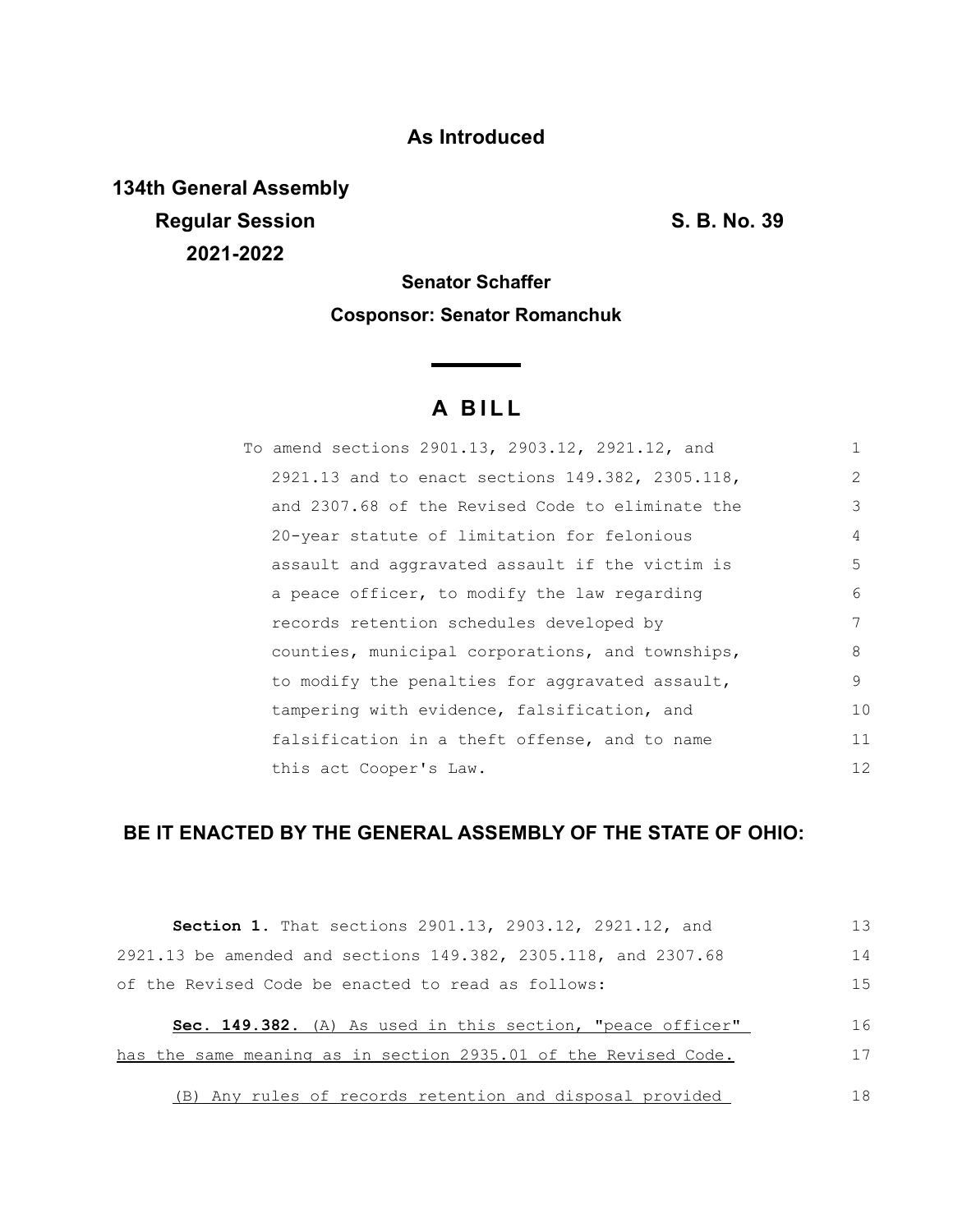| by a county records commission under section 149.38 of the          | 19 |
|---------------------------------------------------------------------|----|
| Revised Code, a records commission created in each municipal        | 20 |
| corporation under section 149.39 of the Revised Code, or a          | 21 |
| township records commission under section 149.42 of the Revised     | 22 |
| Code shall not provide for the disposal of any records related      | 23 |
| to the death, felonious assault, or aggravated assault of a         | 24 |
| peace officer when the peace officer, at the time of the            | 25 |
| commission of the offense, was engaged in the peace officer's       | 26 |
| duties.                                                             | 27 |
| Sec. 2305.118. An action for defamation under section               | 28 |
| 2307.67 of the Revised Code shall be commenced within twenty        | 29 |
| years after the cause of action accrued.                            | 30 |
| Sec. 2307.68. (A) A victim of a violation of division (A)           | 31 |
| (2) of section 2921.12 of the Revised Code or a family member of    | 32 |
| a victim when the violation is committed by a public official       | 33 |
| and the violation impairs the record's, document's,                 | 34 |
| photograph's, or thing's value as evidence, before or after the     | 35 |
| <u>official proceeding or investigation, has and may commence a</u> | 36 |
| civil action for defamation against the offender and may recover    | 37 |
| in that action full compensatory damages, punitive or exemplary     | 38 |
| damages, court costs, other reasonable expenses incurred in         | 39 |
| maintaining that action, and the reasonable attorney's fees         | 40 |
| incurred in maintaining that action.                                | 41 |
| (B) As used in this section:                                        | 42 |
| (1) "Public official" has the same meaning as in section            | 43 |
| 2921.01 of the Revised Code.                                        | 44 |
| (2) "Victim" has the same meaning as in section 2930.01 of          | 45 |
| the Revised Code.                                                   | 46 |
| Sec. 2901.13. (A) (1) Except as provided in division (A)            | 47 |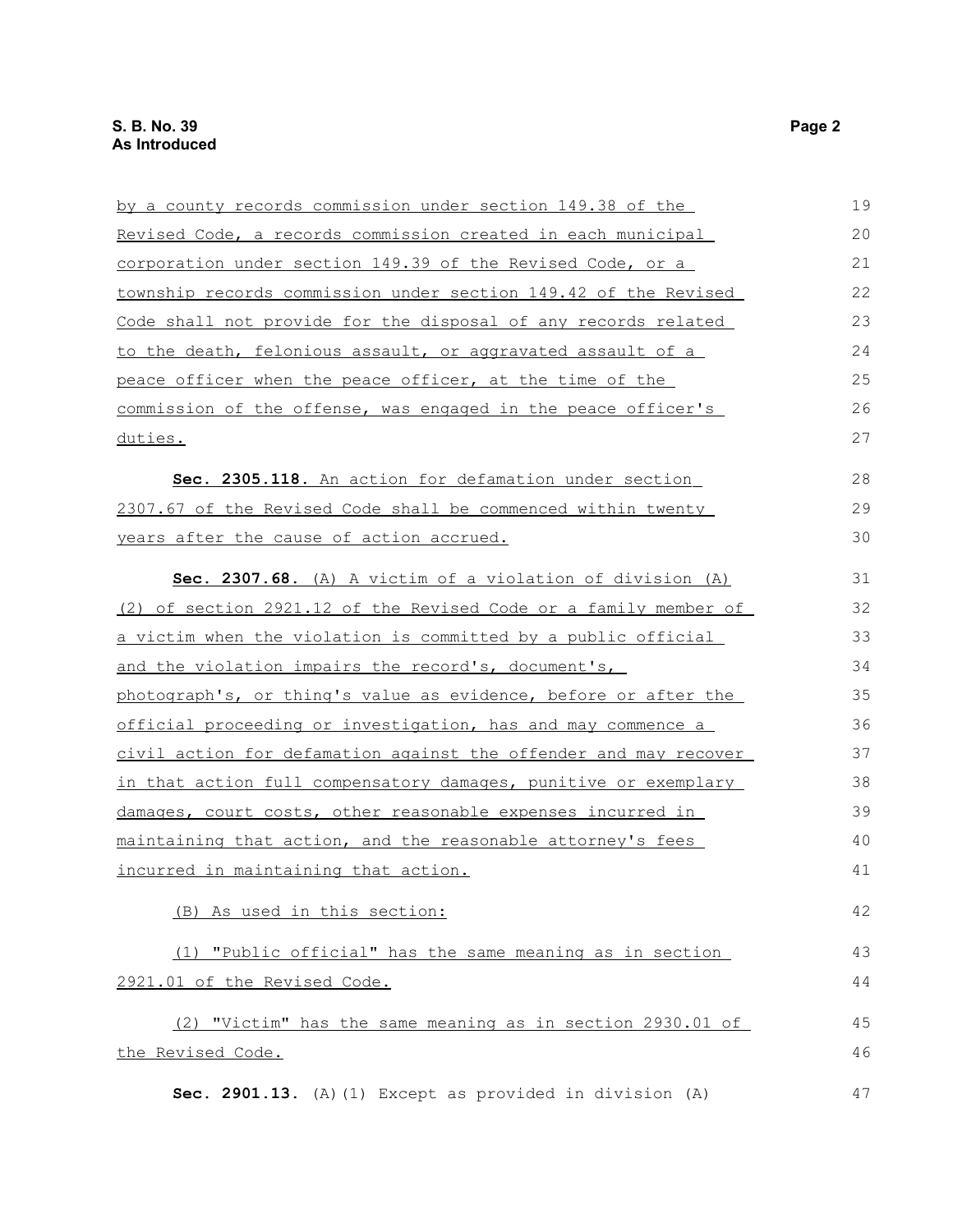| $(2)$ , $(3)$ , or $(4)$ of this section or as otherwise provided in     | 48 |
|--------------------------------------------------------------------------|----|
| this section, a prosecution shall be barred unless it is                 | 49 |
| commenced within the following periods after an offense is               | 50 |
| committed:                                                               |    |
| (a) For a felony, six years;                                             | 52 |
| (b) For a misdemeanor other than a minor misdemeanor, two                | 53 |
| years;                                                                   |    |
| (c) For a minor misdemeanor, six months.                                 | 55 |
| (2) There is no period of limitation for the prosecution                 | 56 |
| of a violation of section 2903.01 or 2903.02 of the Revised Code         | 57 |
| or a violation of section 2903.11 or 2903.12 of the Revised Code         | 58 |
| if the victim is a peace officer.                                        | 59 |
| (3) Except as otherwise provided in divisions (B) to (J)                 | 60 |
| of this section, a prosecution of any of the following offenses          | 61 |
| shall be barred unless it is commenced within twenty years after         | 62 |
| the offense is committed:                                                |    |
| (a) A violation of section 2903.03, 2903.04, 2905.01,                    | 64 |
| 2905.32, 2907.04, 2907.05, 2907.21, 2909.02, 2909.22, 2909.23,           | 65 |
| 2909.24, 2909.26, 2909.27, 2909.28, 2909.29, 2911.01, 2911.02,           | 66 |
| $2911.11$ , $2911.12$ , or $2917.02$ of the Revised Code, a violation of | 67 |
| section 2903.11 or 2903.12 of the Revised Code if the victim is          | 68 |
| a peace officer, a violation of section 2903.13 of the Revised           | 69 |
| Code that is a felony, or a violation of former section 2907.12          | 70 |
| of the Revised Code;                                                     | 71 |
| (b) A conspiracy to commit, attempt to commit, or                        | 72 |
| complicity in committing a violation set forth in division $(A)$         | 73 |
| $(3)$ $(a)$ $(A)$ $(2)$ or $(3)$ $(a)$ of this section.                  | 74 |
| (4) Except as otherwise provided in divisions (D) to (L)                 | 75 |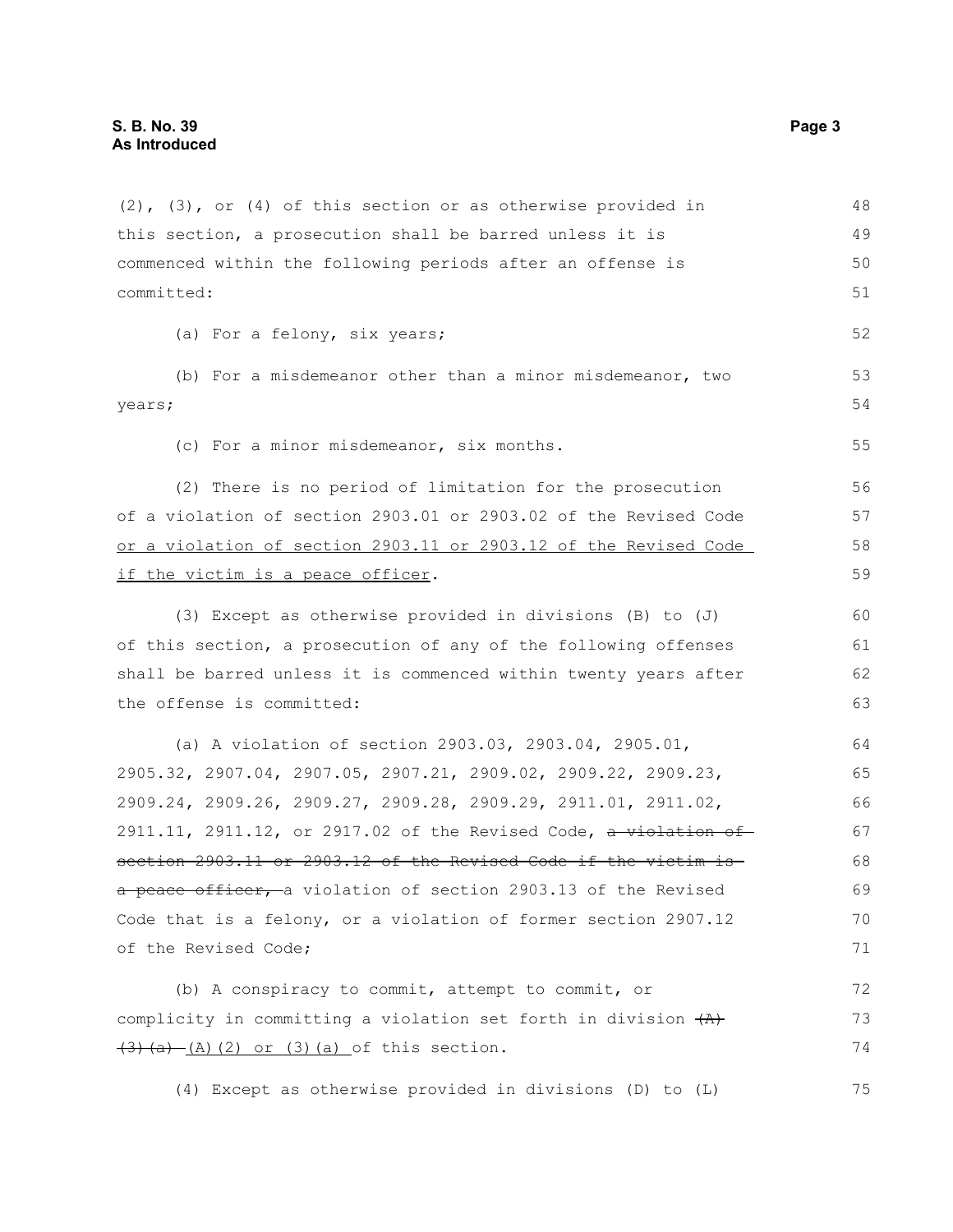#### **S. B. No. 39 Page 4 As Introduced**

of this section, a prosecution of a violation of section 2907.02 or 2907.03 of the Revised Code or a conspiracy to commit, attempt to commit, or complicity in committing a violation of either section shall be barred unless it is commenced within twenty-five years after the offense is committed. 76 77 78 79 80

(B)(1) Except as otherwise provided in division (B)(2) of this section, if the period of limitation provided in division (A)(1) or (3) of this section has expired, prosecution shall be commenced for an offense of which an element is fraud or breach of a fiduciary duty, within one year after discovery of the offense either by an aggrieved person, or by the aggrieved person's legal representative who is not a party to the offense. 82 83 84 86 87

(2) If the period of limitation provided in division (A) (1) or (3) of this section has expired, prosecution for a violation of section 2913.49 of the Revised Code shall be commenced within five years after discovery of the offense either by an aggrieved person or the aggrieved person's legal representative who is not a party to the offense. 88 89 90 91 92 93

(C)(1) If the period of limitation provided in division (A)(1) or (3) of this section has expired, prosecution shall be commenced for the following offenses during the following specified periods of time: 94 95 96 97

(a) For an offense involving misconduct in office by a public servant, at any time while the accused remains a public servant, or within two years thereafter; 98 99 100

(b) For an offense by a person who is not a public servant but whose offense is directly related to the misconduct in office of a public servant, at any time while that public servant remains a public servant, or within two years 101 102 103 104

81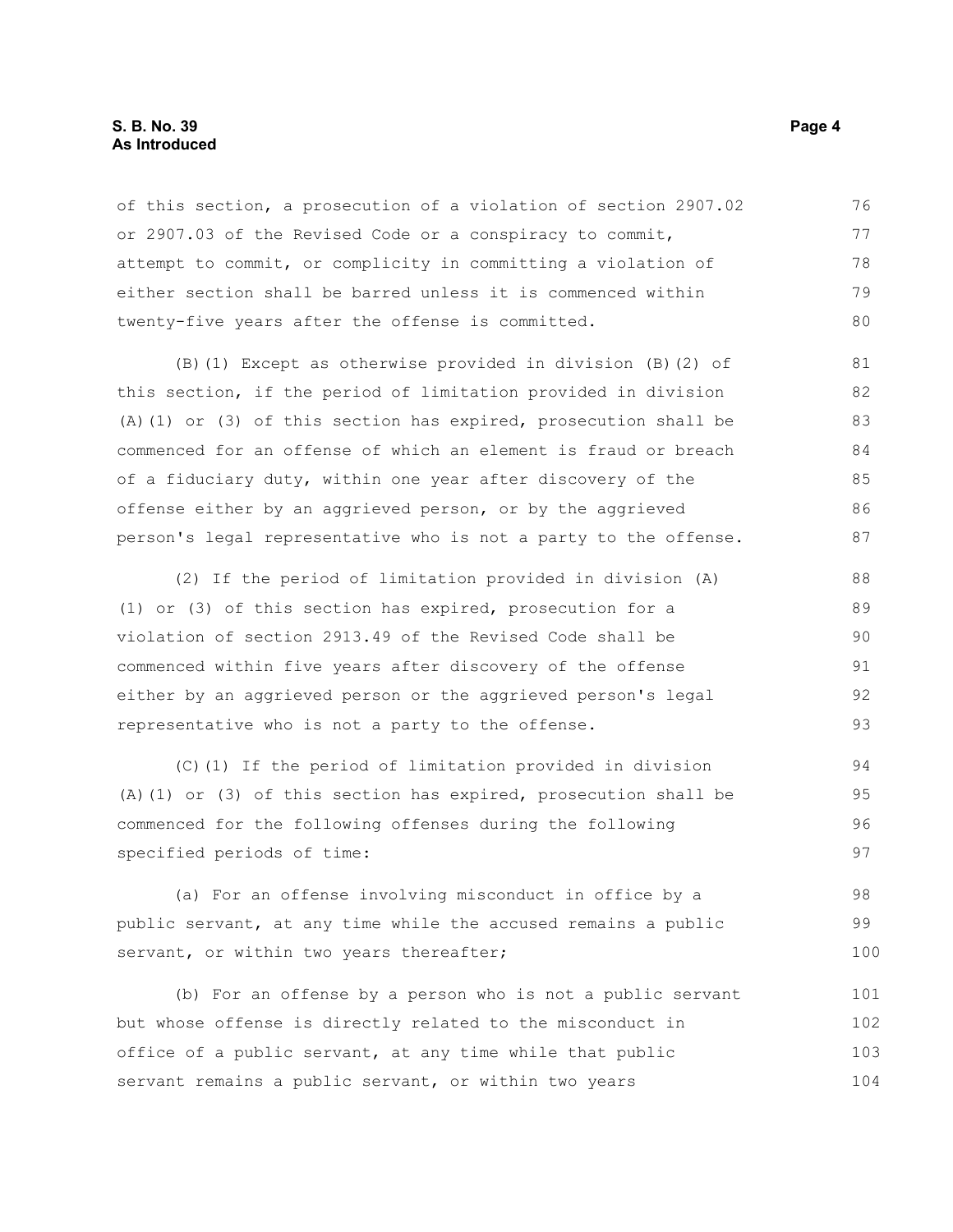thereafter.

determination is complete.

(2) As used in this division: (a) An "offense is directly related to the misconduct in office of a public servant" includes, but is not limited to, a violation of section 101.71, 101.91, 121.61 or 2921.13, division (F) or (H) of section 102.03, division (A) of section 2921.02, division (A) or (B) of section 2921.43, or division (F) or (G) of section 3517.13 of the Revised Code, that is directly related to an offense involving misconduct in office of a public servant. (b) "Public servant" has the same meaning as in section 2921.01 of the Revised Code. (D)(1) If a DNA record made in connection with the criminal investigation of the commission of a violation of section 2907.02 or 2907.03 of the Revised Code is determined to match another DNA record that is of an identifiable person and if the time of the determination is later than twenty-five years after the offense is committed, prosecution of that person for a violation of the section may be commenced within five years after the determination is complete. (2) If a DNA record made in connection with the criminal investigation of the commission of a violation of section 2907.02 or 2907.03 of the Revised Code is determined to match another DNA record that is of an identifiable person and if the time of the determination is within twenty-five years after the offense is committed, prosecution of that person for a violation of the section may be commenced within the longer of twenty-five years after the offense is committed or five years after the 106 107 108 109 110 111 112 113 114 115 116 117 118 119 120 121 122 123 124 125 126 127 128 129 130 131 132

105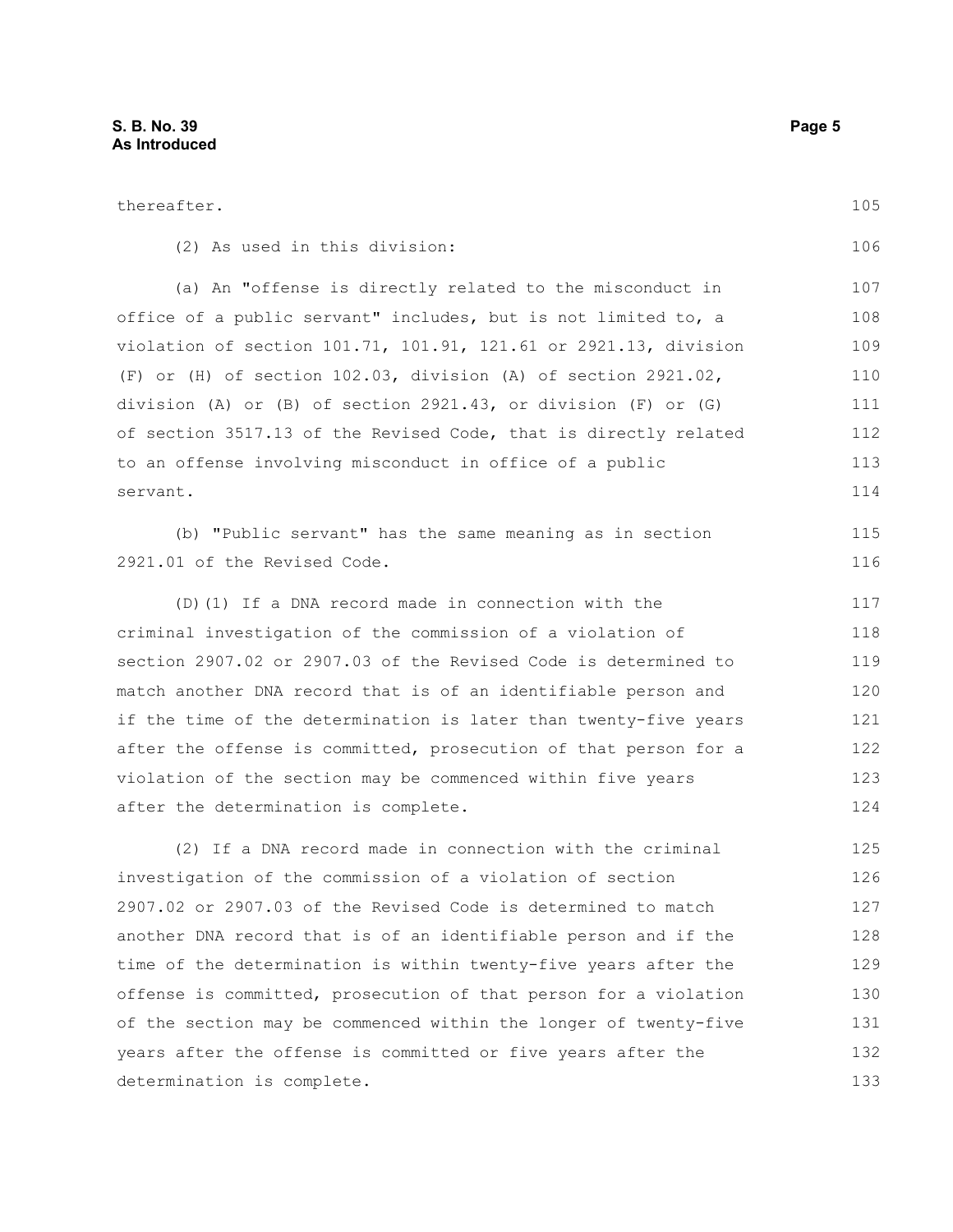#### **S. B. No. 39 Page 6 As Introduced**

(3) As used in this division, "DNA record" has the same meaning as in section 109.573 of the Revised Code. 134 135

(E) An offense is committed when every element of the offense occurs. In the case of an offense of which an element is a continuing course of conduct, the period of limitation does not begin to run until such course of conduct or the accused's accountability for it terminates, whichever occurs first. 136 137 138 139 140

(F) A prosecution is commenced on the date an indictment is returned or an information filed, or on the date a lawful arrest without a warrant is made, or on the date a warrant, summons, citation, or other process is issued, whichever occurs first. A prosecution is not commenced by the return of an indictment or the filing of an information unless reasonable diligence is exercised to issue and execute process on the same. A prosecution is not commenced upon issuance of a warrant, summons, citation, or other process, unless reasonable diligence is exercised to execute the same. 141 142 143 144 145 146 147 148 149 150

(G) The period of limitation shall not run during any time when the corpus delicti remains undiscovered.

(H) The period of limitation shall not run during any time when the accused purposely avoids prosecution. Proof that the accused departed this state or concealed the accused's identity or whereabouts is prima-facie evidence of the accused's purpose to avoid prosecution. 153 154 155 156 157

(I) The period of limitation shall not run during any time a prosecution against the accused based on the same conduct is pending in this state, even though the indictment, information, or process that commenced the prosecution is quashed or the proceedings on the indictment, information, or process are set 158 159 160 161 162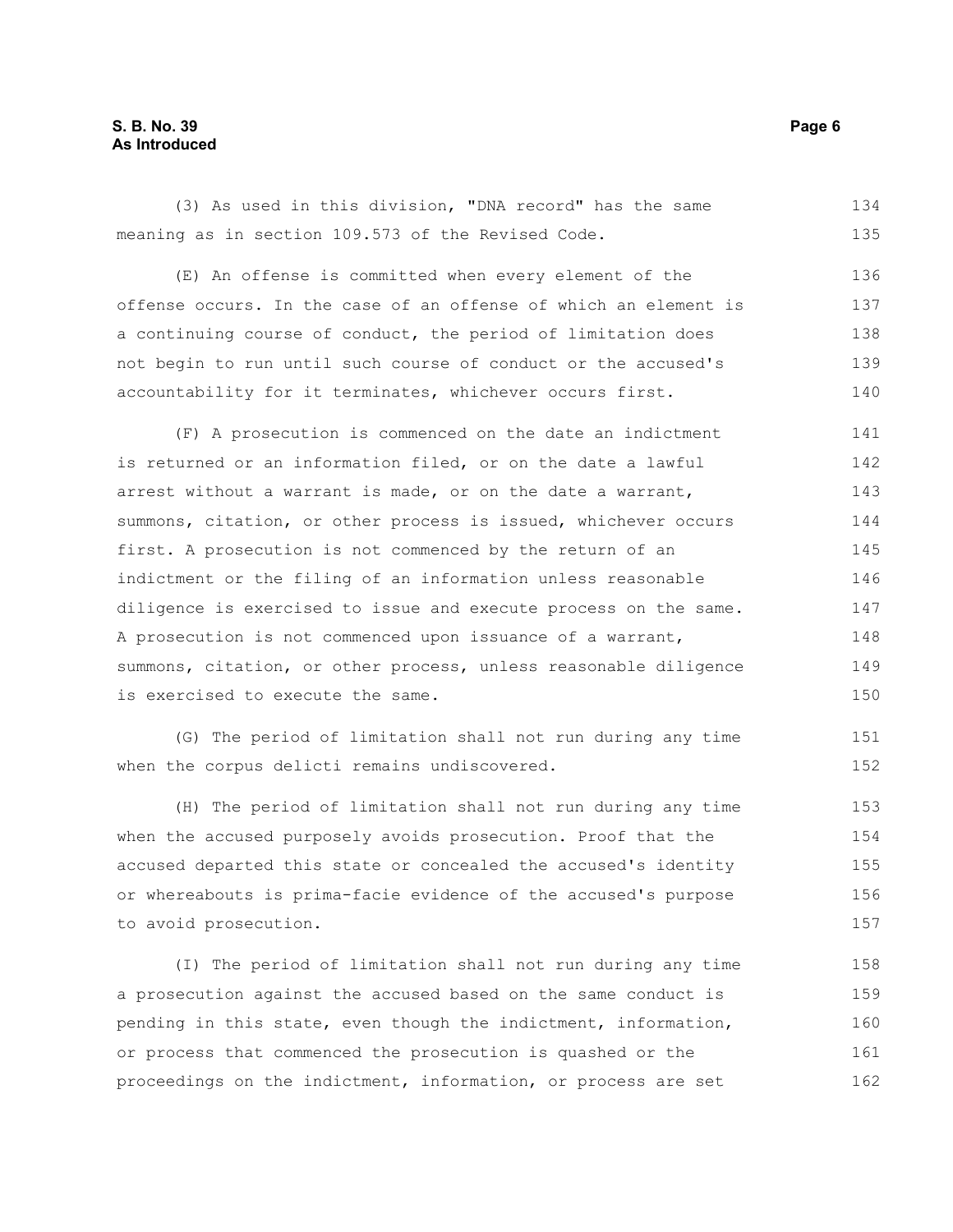aside or reversed on appeal.

(J) The period of limitation for a violation of any provision of Title XXIX of the Revised Code that involves a physical or mental wound, injury, disability, or condition of a nature that reasonably indicates abuse or neglect of a child under eighteen years of age or of a child with a developmental disability or physical impairment under twenty-one years of age shall not begin to run until either of the following occurs: 164 165 166 167 168 169 170

(1) The victim of the offense reaches the age of majority. 171

(2) A public children services agency, or a municipal or county peace officer that is not the parent or guardian of the child, in the county in which the child resides or in which the abuse or neglect is occurring or has occurred has been notified that abuse or neglect is known, suspected, or believed to have occurred. 172 173 174 175 176 177

(K) As used in this section, "peace officer" has the same meaning as in section 2935.01 of the Revised Code. 178 179

(L) The amendments to divisions (A) and (D) of this section apply to a violation of section 2907.02 or 2907.03 of the Revised Code committed on and after July 16, 2015, and apply to a violation of either of those sections committed prior to July 16, 2015, if prosecution for that violation was not barred under this section as it existed on the day prior to July 16, 2015. 180 181 182 183 184 185 186

**Sec. 2903.12.** (A) No person, while under the influence of sudden passion or in a sudden fit of rage, either of which is brought on by serious provocation occasioned by the victim that is reasonably sufficient to incite the person into using deadly force, shall knowingly: 187 188 189 190 191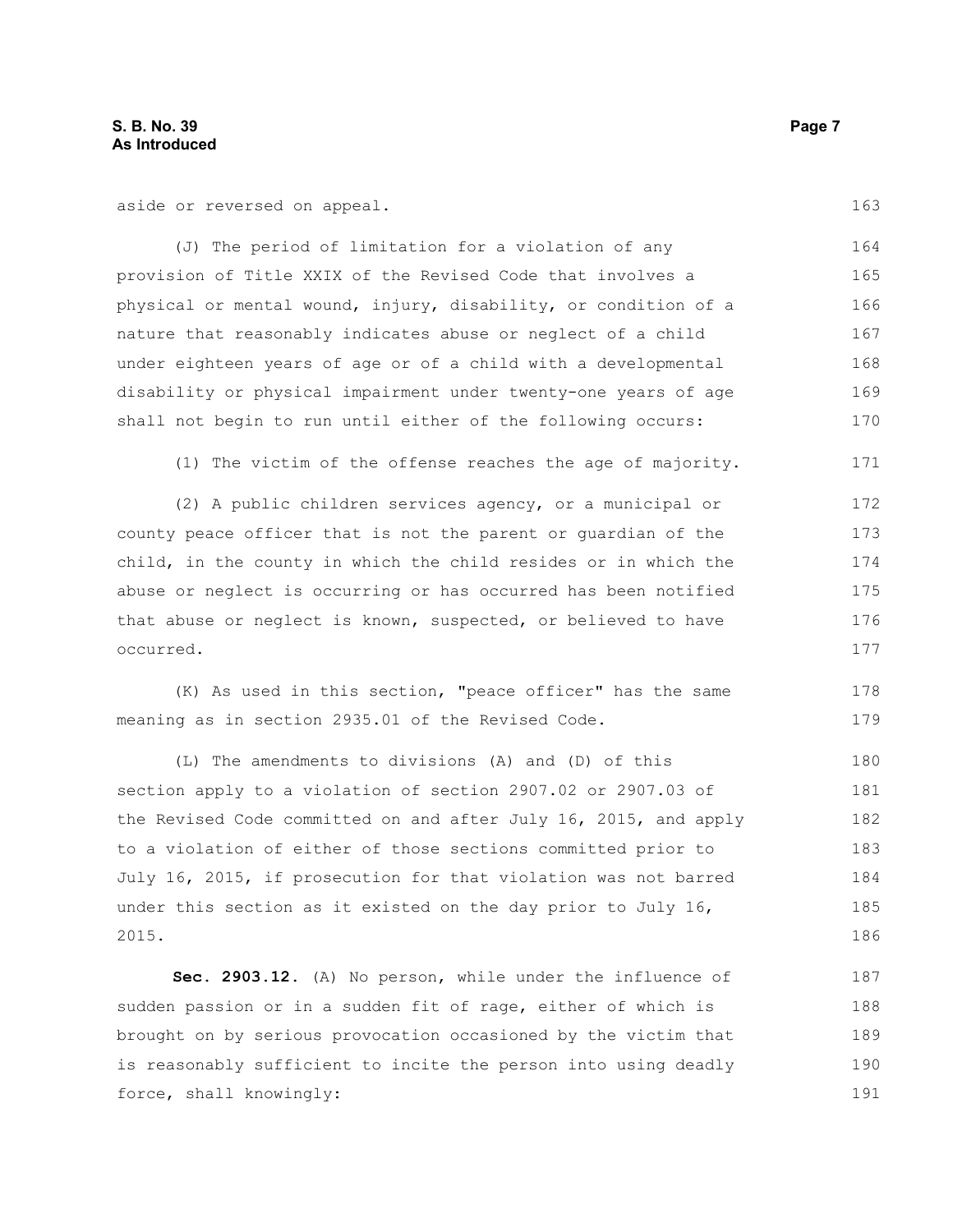(1) Cause serious physical harm to another or to another's unborn; 192 193

(2) Cause or attempt to cause physical harm to another or to another's unborn by means of a deadly weapon or dangerous ordnance, as defined in section 2923.11 of the Revised Code. 194 195 196

(B) Whoever violates this section is guilty of aggravated assault. Except as otherwise provided in this division, aggravated assault is a felony of the fourth degree. If the victim of the offense is a peace officer or an investigator of the bureau of criminal identification and investigation, aggravated assault is a felony of the third-second degree. Regardless of whether the offense is a felony of the third second or fourth degree under this division, if the offender also is convicted of or pleads guilty to a specification as described in section 2941.1423 of the Revised Code that was included in the indictment, count in the indictment, or information charging the offense, except as otherwise provided in this division, the court shall sentence the offender to a mandatory prison term as provided in division (B)(8) of section 2929.14 of the Revised Code. If the victim of the offense is a peace officer or an investigator of the bureau of criminal identification and investigation, and if the victim suffered serious physical harm as a result of the commission of the offense, aggravated assault is a felony of the third-second degree, and the court, pursuant to division (F) of section 2929.13 of the Revised Code, shall impose as a mandatory prison term one of the definite prison terms prescribed in division  $(A)$  $(3)$  (b)  $(A)$  (1)(a) of section 2929.14 of the Revised Code for a felony of the third-second degree. 197 198 199 200 201 202 203 204 205 206 207 208 209 210 211 212 213 214 215 216 217 218 219 220

(C) As used in this section: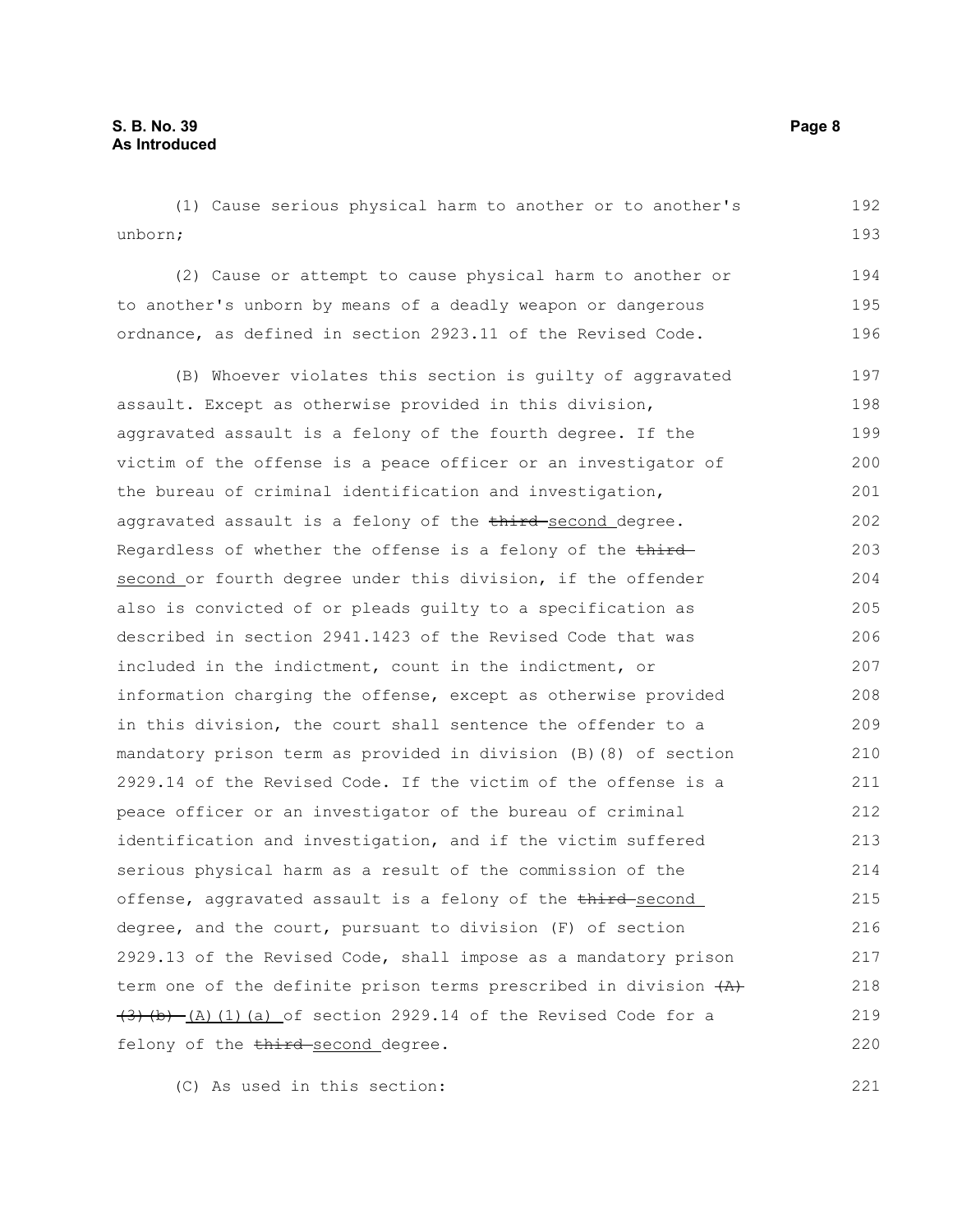(1) "Investigator of the bureau of criminal identification and investigation" has the same meaning as in section 2903.11 of the Revised Code. (2) "Peace officer" has the same meaning as in section 2935.01 of the Revised Code. **Sec. 2921.12.** (A) No person, knowing that an official proceeding or investigation is in progress,  $\theta$ ris about to be or likely to be instituted, or the investigation has been completed but evidence is or becomes available, shall do any of the following: (1) Alter, destroy, conceal, or remove any record, document, photograph, including a crime scene photograph, or thing, with purpose to impair its value or availability as evidence in such proceeding or investigation; (2) Make, present, or use any record, document, photograph, including a crime scene photograph, or thing, knowing it to be false, altered, edited, cropped, or not in its original form, and with purpose to mislead a public official or a victim or a family member of a victim who is or may be engaged in such proceeding or investigation, or with purpose to corrupt the outcome of any such proceeding or investigation or potential evidence that was not used but is located at a later date or retained for later investigative purposes. (B) Whoever violates this section is guilty of tampering with evidence, a felony of the third-second degree. (C) As used in this section, "victim" has the same meaning as in section 2930.01 of the Revised Code. 222 223 224 225 226 227 228 229 230 231 232 233 234 235 236 237 238 239 240 241 242 243 244 245 246 247 248

**Sec. 2921.13.** (A) No person shall knowingly make a false statement, or knowingly swear or affirm the truth of a false 249 250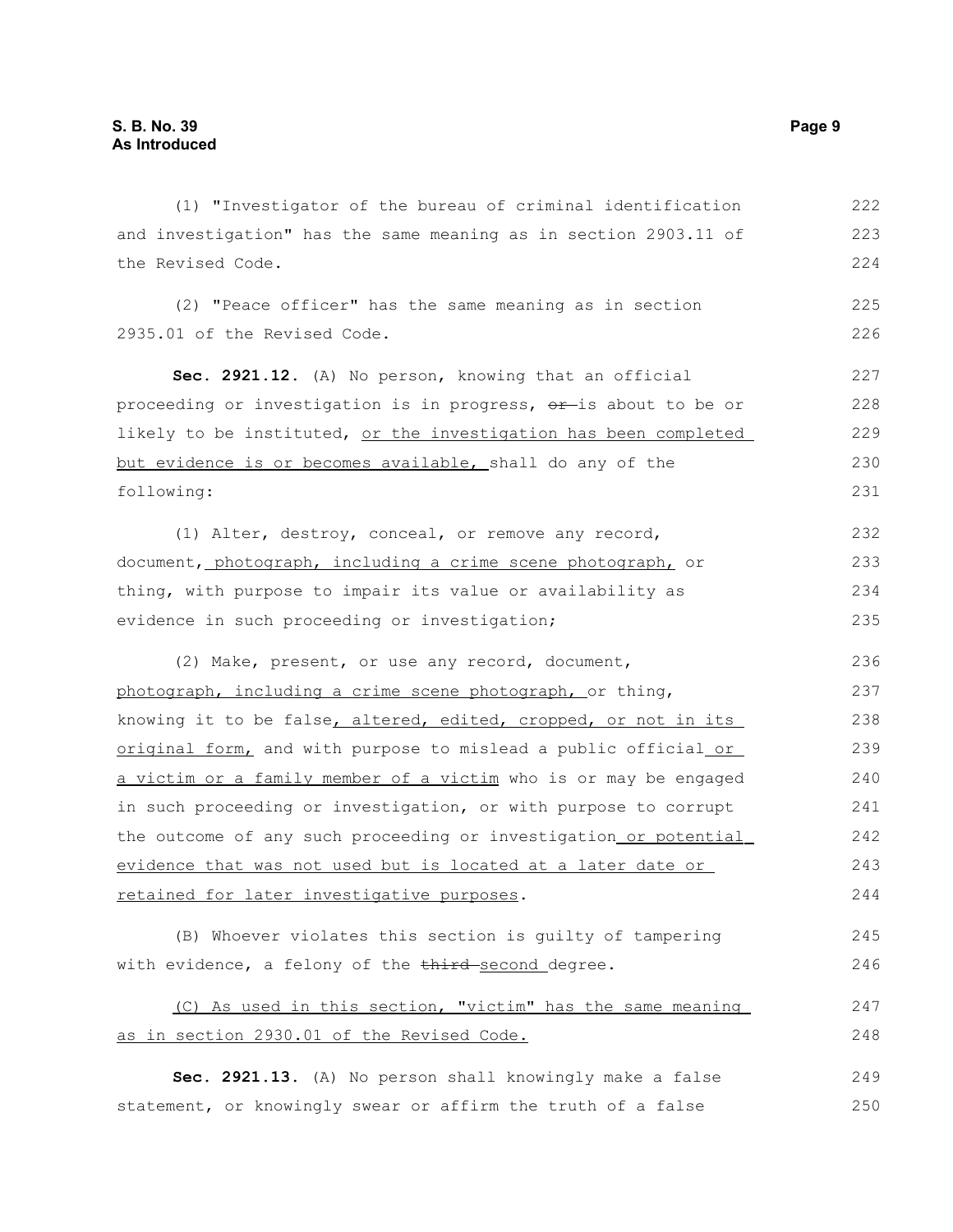(1) The statement is made in any official proceeding. (2) The statement is made with purpose to incriminate another. (3) The statement is made with purpose to mislead a public official in performing the public official's official function. (4) The statement is made with purpose to secure the payment of unemployment compensation; Ohio works first; prevention, retention, and contingency benefits and services; disability financial assistance; retirement benefits or health care coverage from a state retirement system; economic development assistance, as defined in section 9.66 of the Revised Code; or other benefits administered by a governmental agency or paid out of a public treasury. (5) The statement is made with purpose to secure the issuance by a governmental agency of a license, permit, authorization, certificate, registration, release, or provider agreement. (6) The statement is sworn or affirmed before a notary public or another person empowered to administer oaths. (7) The statement is in writing on or in connection with a report or return that is required or authorized by law. (8) The statement is in writing and is made with purpose to induce another to extend credit to or employ the offender, to confer any degree, diploma, certificate of attainment, award of excellence, or honor on the offender, or to extend to or bestow upon the offender any other valuable benefit or distinction, when the person to whom the statement is directed relies upon it 252 253 254 255 256 257 258 259 260 261 262 263 264 265 266 267 268 269 270 271 272 273 274 275 276 277 278

statement previously made, when any of the following applies: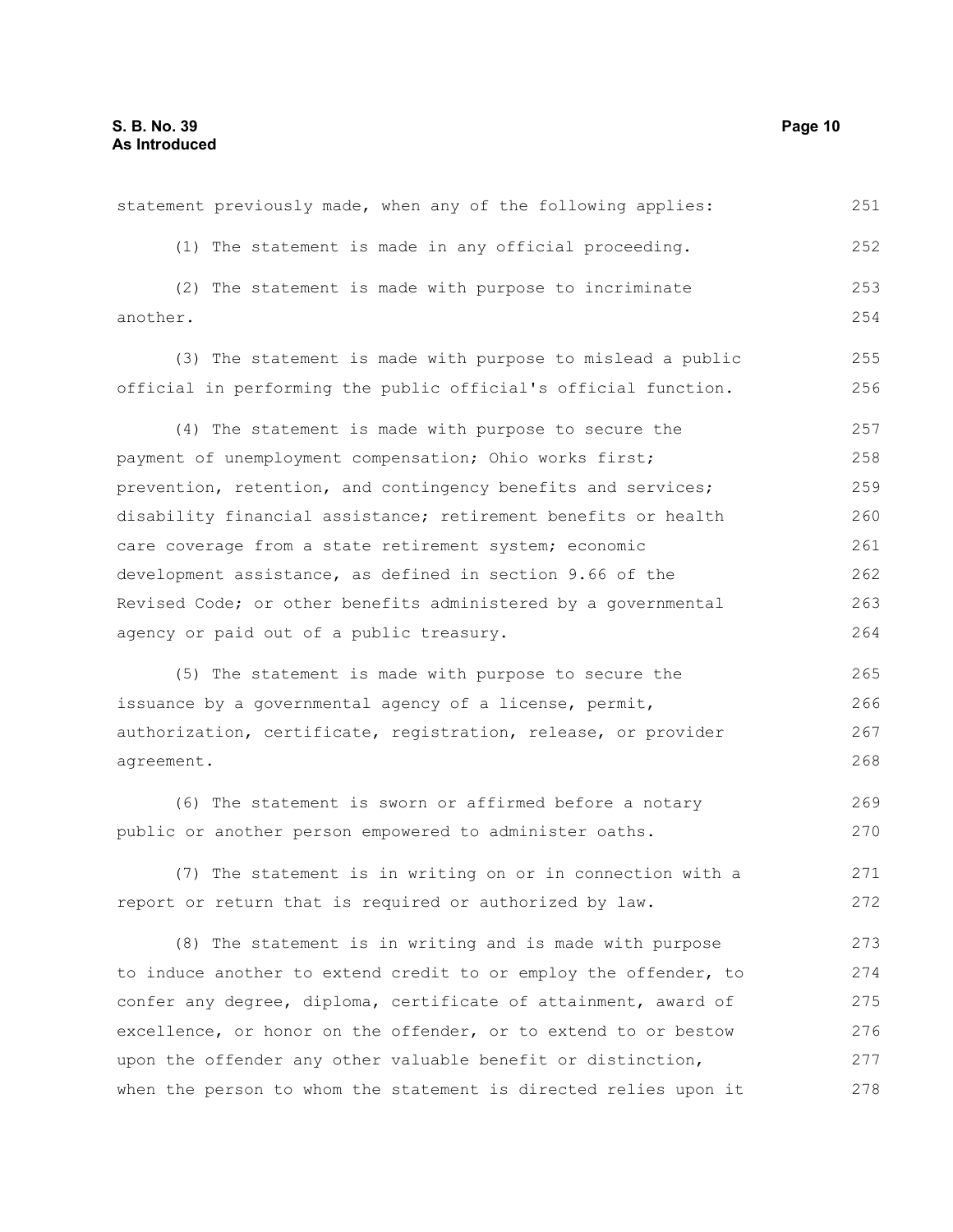to that person's detriment.

(9) The statement is made with purpose to commit or facilitate the commission of a theft offense. 280 281

(10) The statement is knowingly made to a probate court in connection with any action, proceeding, or other matter within its jurisdiction, either orally or in a written document, including, but not limited to, an application, petition, complaint, or other pleading, or an inventory, account, or report. 282 283 284 285 286 287

(11) The statement is made on an account, form, record, stamp, label, or other writing that is required by law. 288 289

(12) The statement is made in connection with the purchase of a firearm, as defined in section 2923.11 of the Revised Code, and in conjunction with the furnishing to the seller of the firearm of a fictitious or altered driver's or commercial driver's license or permit, a fictitious or altered identification card, or any other document that contains false information about the purchaser's identity. 290 291 292 293 294 295 296

(13) The statement is made in a document or instrument of writing that purports to be a judgment, lien, or claim of indebtedness and is filed or recorded with the secretary of state, a county recorder, or the clerk of a court of record. 297 298 299 300

(14) The statement is made in an application filed with a county sheriff pursuant to section 2923.125 of the Revised Code in order to obtain or renew a concealed handgun license or is made in an affidavit submitted to a county sheriff to obtain a concealed handgun license on a temporary emergency basis under section 2923.1213 of the Revised Code. 301 302 303 304 305 306

(15) The statement is required under section 5743.71 of

279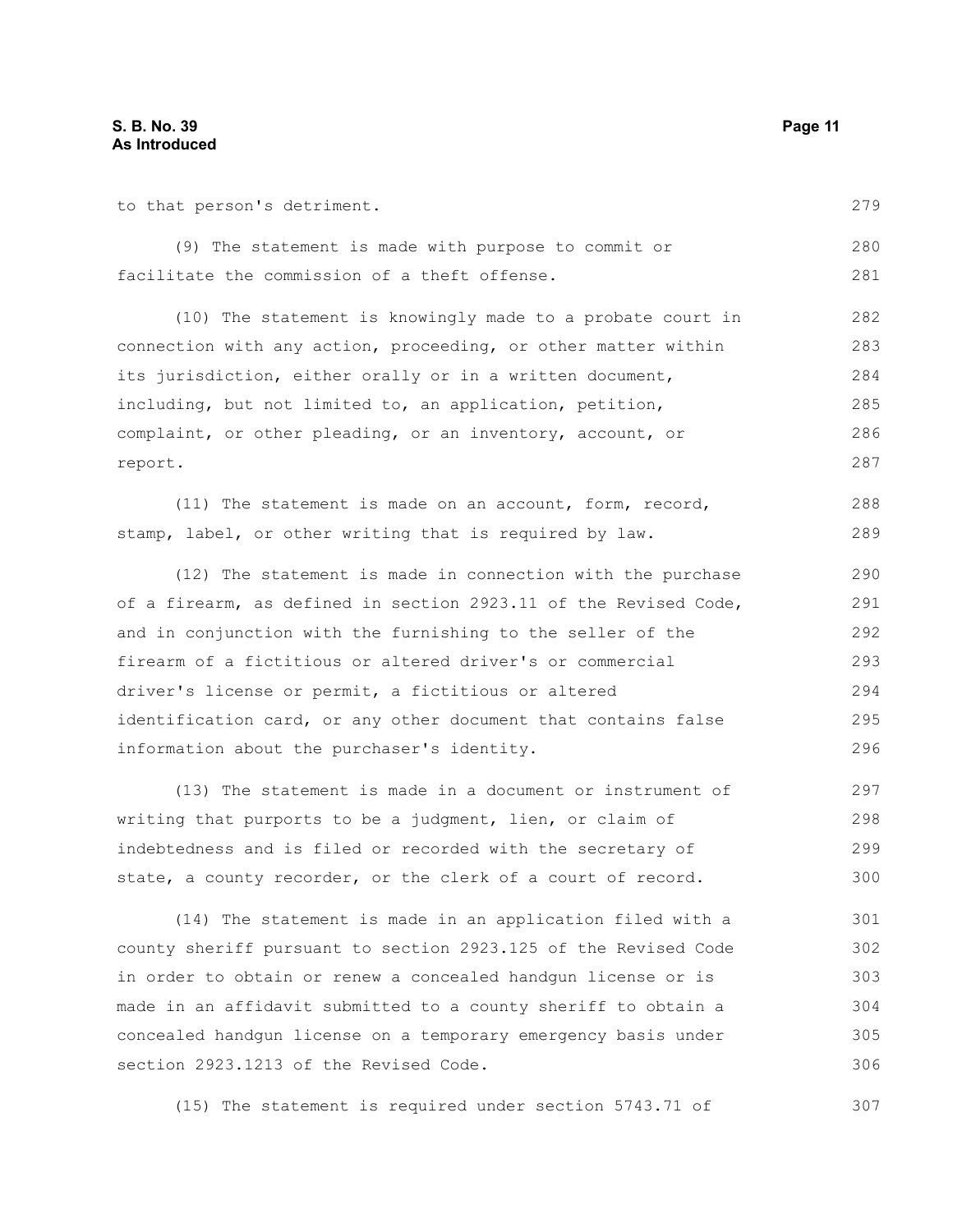### **S. B. No. 39 Page 12 As Introduced**

cigarettes or tobacco products in a delivery sale. (B) No person, in connection with the purchase of a firearm, as defined in section 2923.11 of the Revised Code, shall knowingly furnish to the seller of the firearm a fictitious or altered driver's or commercial driver's license or permit, a fictitious or altered identification card, or any other document that contains false information about the purchaser's identity. (C) No person, in an attempt to obtain a concealed handgun license under section 2923.125 of the Revised Code, shall knowingly present to a sheriff a fictitious or altered document that purports to be certification of the person's competence in handling a handgun as described in division (B)(3) of that section. (D) It is no defense to a charge under division (A)(6) of this section that the oath or affirmation was administered or taken in an irregular manner. (E) If contradictory statements relating to the same fact are made by the offender within the period of the statute of limitations for falsification, it is not necessary for the prosecution to prove which statement was false but only that one or the other was false. (F)(1) Whoever violates division  $(A)$ (1), (2), (3), (4), (5), (6), (7), (8), (10), (11), (13), or (15) of this section is guilty of falsification. Except as otherwise provided in this division, falsification in violation of division (A)(4), (5), (8), (10), (11), (13), or (15) of this section is a misdemeanor 309 310 311 312 313 314 315 316 317 318 319 320 321 322 323 324 325 326 327 328 329 330 331 332 333 334 335

of the first degree, and falsification in violation of division

the Revised Code in connection with the person's purchase of

308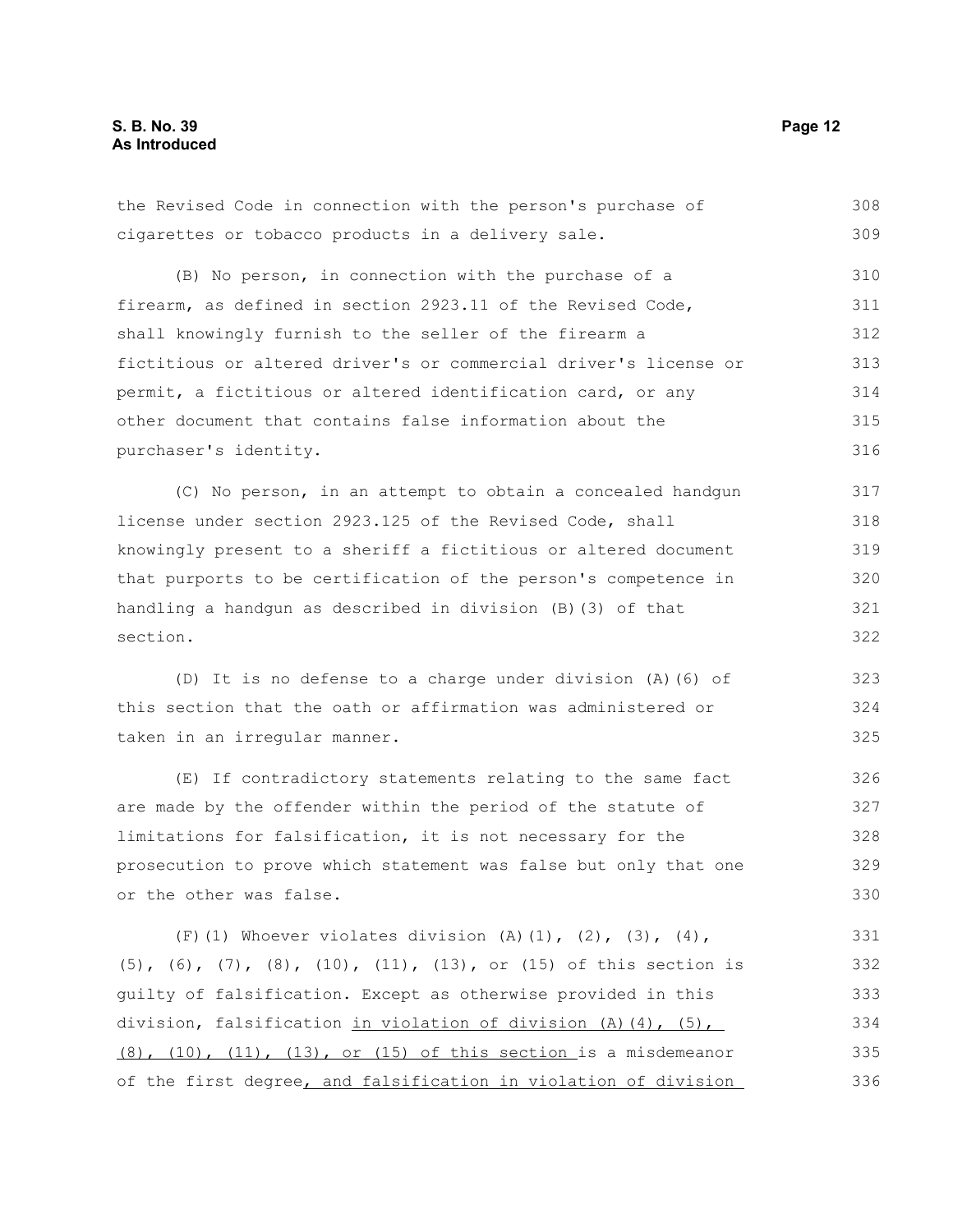(A)(1), (2), (3), (6), or (7) of this section is a felony of the fourth degree. (2) Whoever violates division (A)(9) of this section is guilty of falsification in a theft offense. Except as otherwise provided in this division, falsification in a theft offense is a misdemeanor of the first felony of the fifth degree. If the value of the property or services stolen is one thousand dollars or more and is less than seven thousand five hundred dollars, falsification in a theft offense is a felony of the fifth-fourth degree. If the value of the property or services stolen is seven thousand five hundred dollars or more and is less than one hundred fifty thousand dollars, falsification in a theft offense is a felony of the fourth-third degree. If the value of the property or services stolen is one hundred fifty thousand dollars or more, falsification in a theft offense is a felony of the third second degree. (3) Whoever violates division (A)(12) or (B) of this section is guilty of falsification to purchase a firearm, a felony of the fifth degree. (4) Whoever violates division (A)(14) or (C) of this section is guilty of falsification to obtain a concealed handgun license, a felony of the fourth degree. (5) Whoever violates division (A) of this section in removal proceedings under section 319.26, 321.37, 507.13, or 733.78 of the Revised Code is guilty of falsification regarding a removal proceeding, a felony of the third degree. (G) A person who violates this section is liable in a civil action to any person harmed by the violation for injury, 337 338 339 340 341 342 343 344 345 346 347 348 349 350 351 352 353 354 355 356 357 358 359 360 361 362 363 364

death, or loss to person or property incurred as a result of the